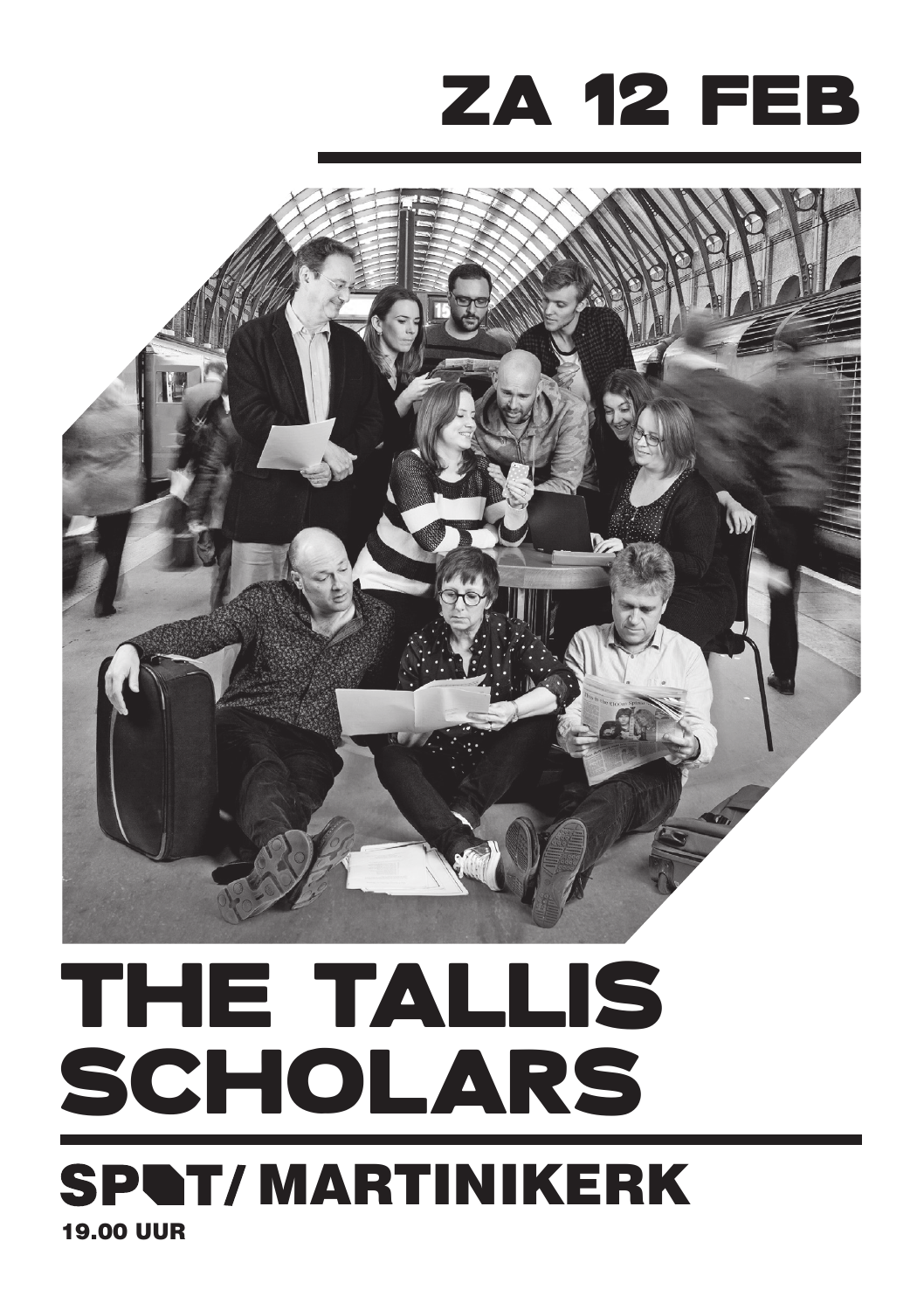# The Tallis Scholars *Divine Office*

Metten, lauden, vespers en completen

**dirigent**: Peter Phillips

**sopraan**: Amy Haworth, Charlotte Ashley, Emily Atkinson en Victoria Meteyard

> **alt**: Caroline Trevor en David Gould

**tenor:** Steven Harrold en Simon Wall

**bas**: Tim Scott Whiteley en Rob Macdonald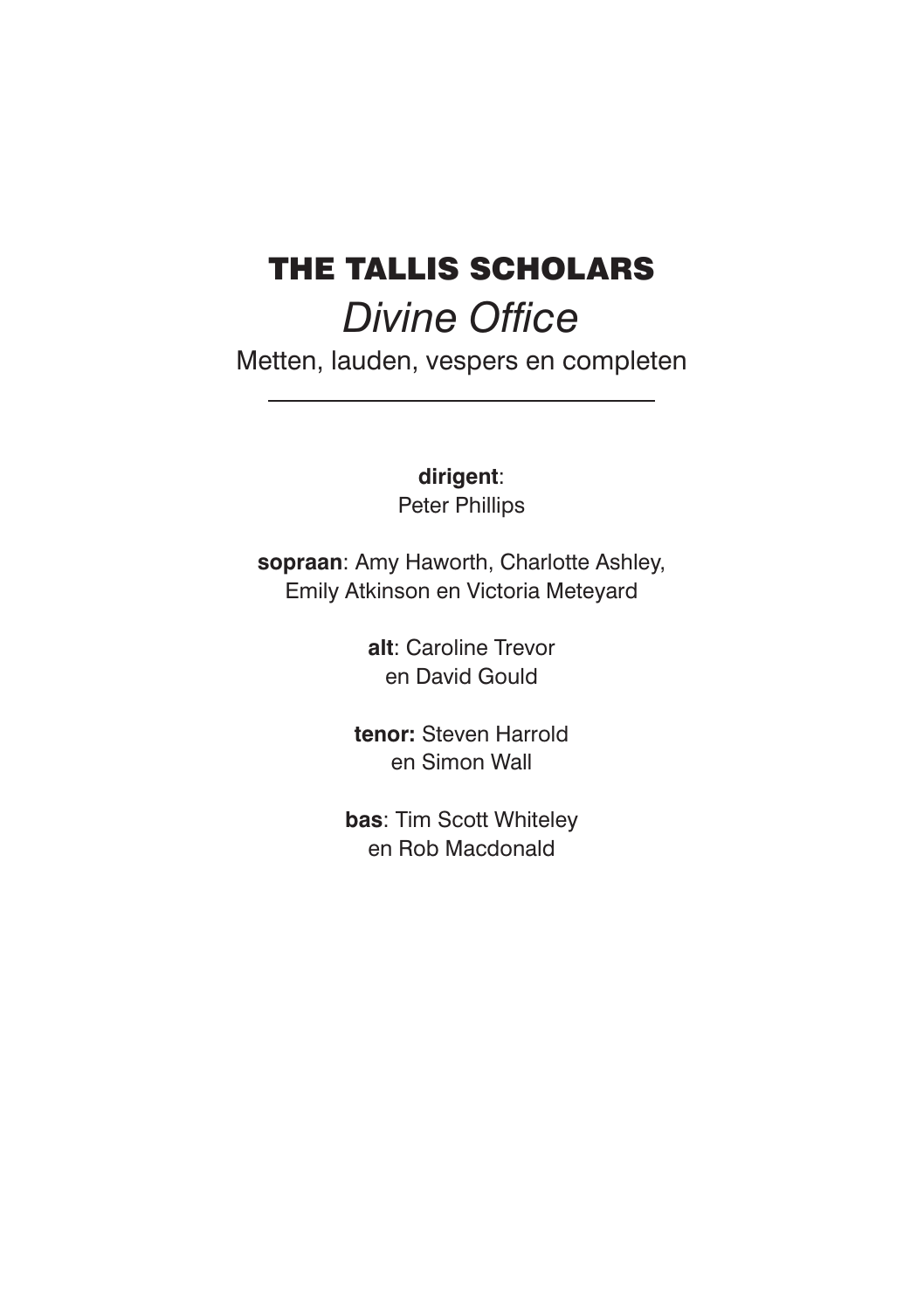concert 1

Metten en lauden

19.00 - 20.00 uur

#### **Metten**

Padilla: Deus in adiutorium **Gregoriaans** Sheppard: The Lord's Prayer Gregoriaans Lassus: Alma redemptoris mater Tallis: Te Deum 'for meanes'

*korte pauze (alleen voor het ensemble)* 

#### **Lauden**

Guerrero: Laudate dominum (a 8) **Gregoriaans** Tavener: The Lord's Prayer Tallis: O nata lux **Gregoriaans** Cornysh: Ave Maria Victoria: Ave Maria (a 8)

concert 2

Vespers en completen

20.45 - 21.45 uur

# **Vespers**

Padilla: Deus in adiutorium **Gregoriaans** Des Prez: Ave Maria Victoria: Ave regina caelorum Gallus: Pater noster (a 8) **Gregoriaans** Pärt: Magnificat

*korte pauze (alleen voor het ensemble)* 

#### **Completen**

Van Bingen: In principio Tallis: Te lucis ante terminum Pärt: Nunc dimittis **Gregoriaans** Victoria: Salve regina (a 8)

Tussen de twee concerten zit een royale pauze voor het publiek. Tijdens de twee concerten is er halverwege een korte pauze, die alleen bedoeld is voor het ensemble. We verzoeken u vriendelijk dan te blijven zitten.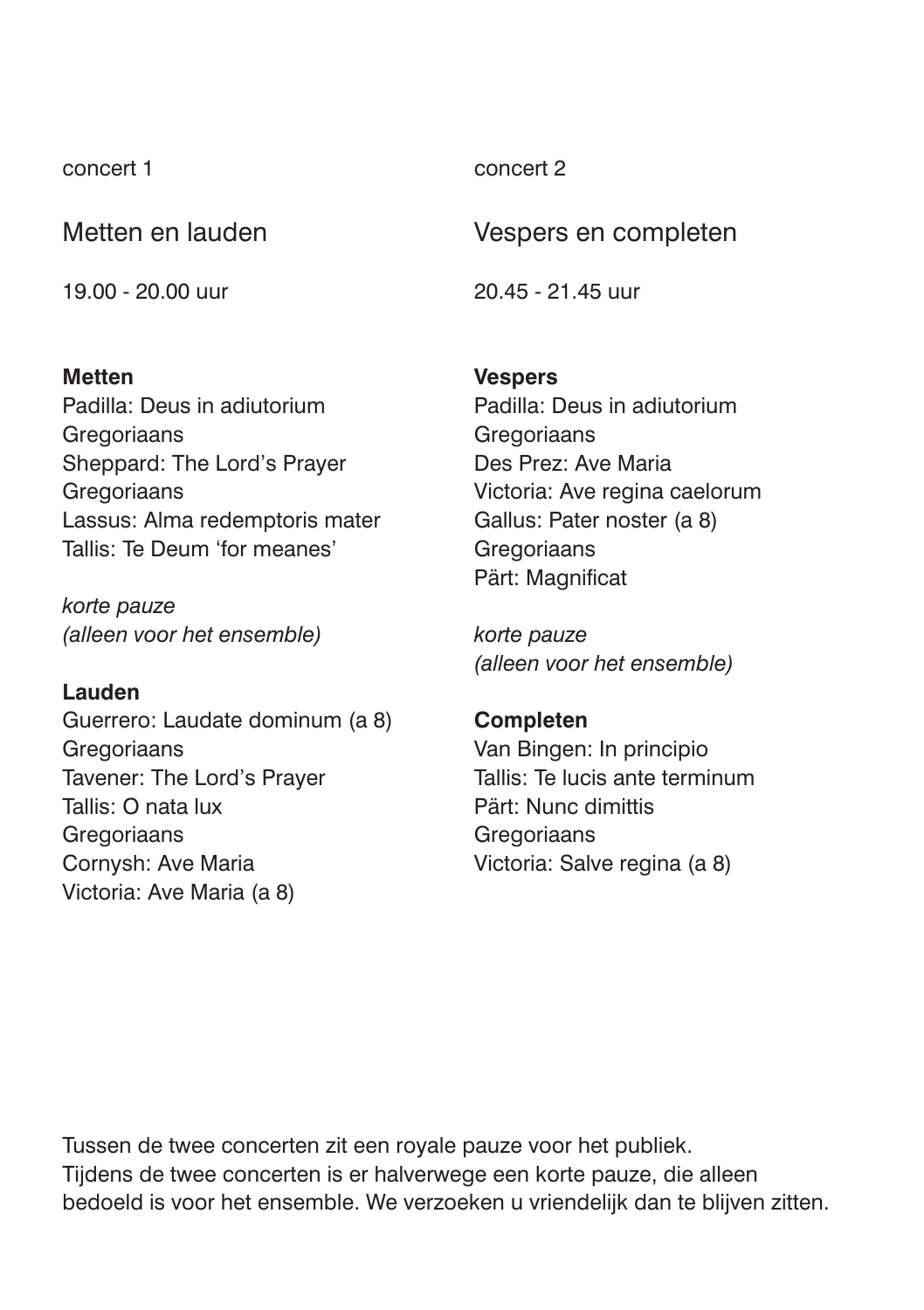**Pas in de elfde eeuw van onze tijdrekening werd begonnen met het op schrift stellen van muziek. Directe gevolgen hiervan waren dat er meerstemmige (polyfone) stukken konden ontstaan en een nieuw beroep het daglicht zag: dat van componist. De polyfonie nam een hoge vlucht en vond zijn absolute gloriedagen in de renaissance: van 1450 tot 1600. Grootmeesters als Josquin des Prez, Giovanni Pierluigi da Palestrina en Francisco Guerrero componeerden in die periode ingenieuze muzikale vlechtwerken, waarvan de hemelse muzikale schoonheid en sereniteit de tand des tijds moeiteloos hebben doorstaan.**

The Tallis Scholars zijn al bijna een halve eeuw toonaangevend als het op de uitvoering van deze muziek aankomt. Wie een concert van het Britse ensemble bijwoont, kan niet anders dan gegrepen worden door de pure schoonheid waarmee het koor zingt. Het is muziek die kalmte en rust over je laat neerdalen en je meevoert naar andere tijden. Peter Phillips, die het koor in 1973 op twintigjarige leeftijd oprichtte, staat nog steeds op de bok. "Het geluid dat Phillips uit het ensemble weet te toveren, is etherisch, maar ook vol van leven, opbeurend en tegelijk stevig geworteld in de diepmenselijke emoties die de teksten uitdrukken", schreef The Guardian.

Vanavond volgen The Tallis Scholars het ritme van de dag aan de hand van de kerkelijke getijdengebeden, zoals ooit de monniken in hun kloosters. Op de vier 'scharnierpunten' van de dag legden zij hun bezigheden stil om zich te wijden aan gebed. De metten werden in de zeer vroege ochtend gebeden, voor zonsopgang. Met de lauden werd bij zonsopgang de dag aangekondigd en geprezen. De vespers markeerden de overgang naar de avond. De completen vormden het laatste getijdengebed van de dag. De nacht kon beginnen.

Door de eeuwen heen hebben vele componisten zich door deze getijdengebeden laten inspireren: oude meesters als Hildegard van Bingen, Thomas Tallis en de al genoemde Josquin des Prez, maar ook een hedendaagse maestro als Arvo Pärt. Van hen en een groot aantal andere componisten ligt vanavond werk op de lessenaars van het koor. In handen van The Tallis Scholars wordt het engelenmuziek die recht naar het hart voert, de beslommeringen van alledag verdrijft en uitnodigt tot verstilling en verwondering. Met de Martinikerk als perfecte locatie.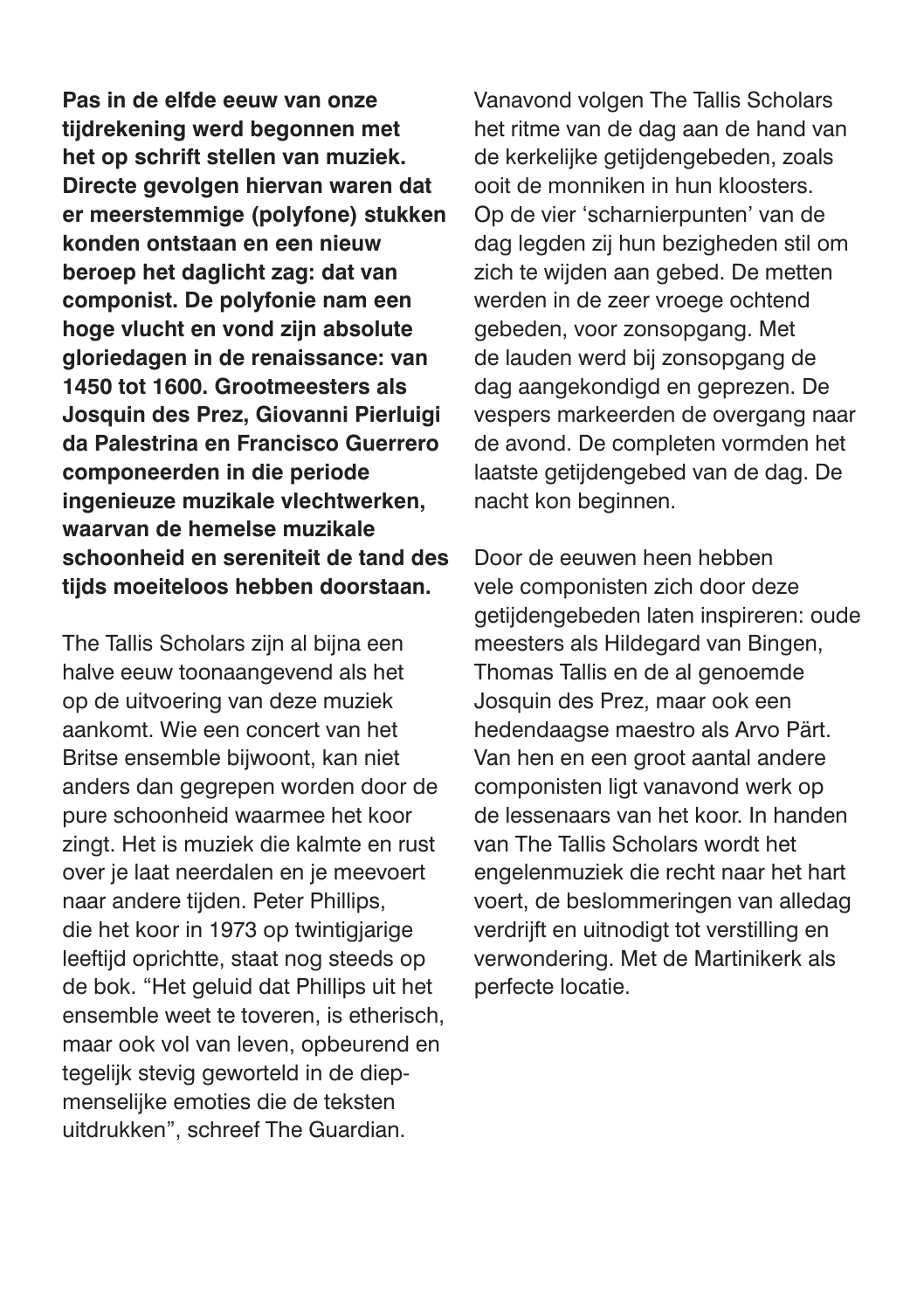# CONCERT 1: Metten en lauden

# **Juan Gutiérrez de Padilla (ca. 1590-1664) - Deus in adiutorium**

Deus in adiutorium meum intende. Domine ad adiuvandum me festina. Gloria Patri, et Filio, et Spiritui Sancto. Sicut erat in principio, et nunc, et semper, et in saecula saeculorum. Amen. Alleluia.

*O God, make speed to save me. O Lord, make haste to help me. Glory be to the Father and to the Son and to the Holy Ghost. As it was in the beginning, is now, and ever shall be, world without end. Amen. Alleluia.*

#### *Chant*

# **John Sheppard (ca.1515-1548) - The Lord's Prayer**

Our Father, which art in heaven, hallowed be thy name; thy kingdom come; thy will be done, in earth as it is in heaven. Give us this day our daily bread. And forgive us our trespasses, as we forgive them that trespass against us. And lead us not into temptation; but deliver us from evil. For thine is the kingdom, the power, and the glory, for ever and ever. Amen.

# *Chant*

#### **Orlande de Lassus (ca. 1532-1594): Alma redemptoris mater**

Alma Redemptoris mater, quae pervia caeli porta manes, et stella maris, succurre cadenti surgere qui curat populo.Tu quae genuisti, natura mirante, tuum sanctum genitorem. Virgo prius ac posterius, Gabrielis ab ore sumens illud ave, peccatorum miserere.

*Gracious mother of the Redeemer, you who remain the ever-open gate of heaven, and the star of the sea, succour thy people who fall but strive to rise again. You who gave birth, while Nature marvelled, to your Holy Creator, a virgin before and after, who heard that Ave from the mouth of Gabriel, have mercy on sinners.*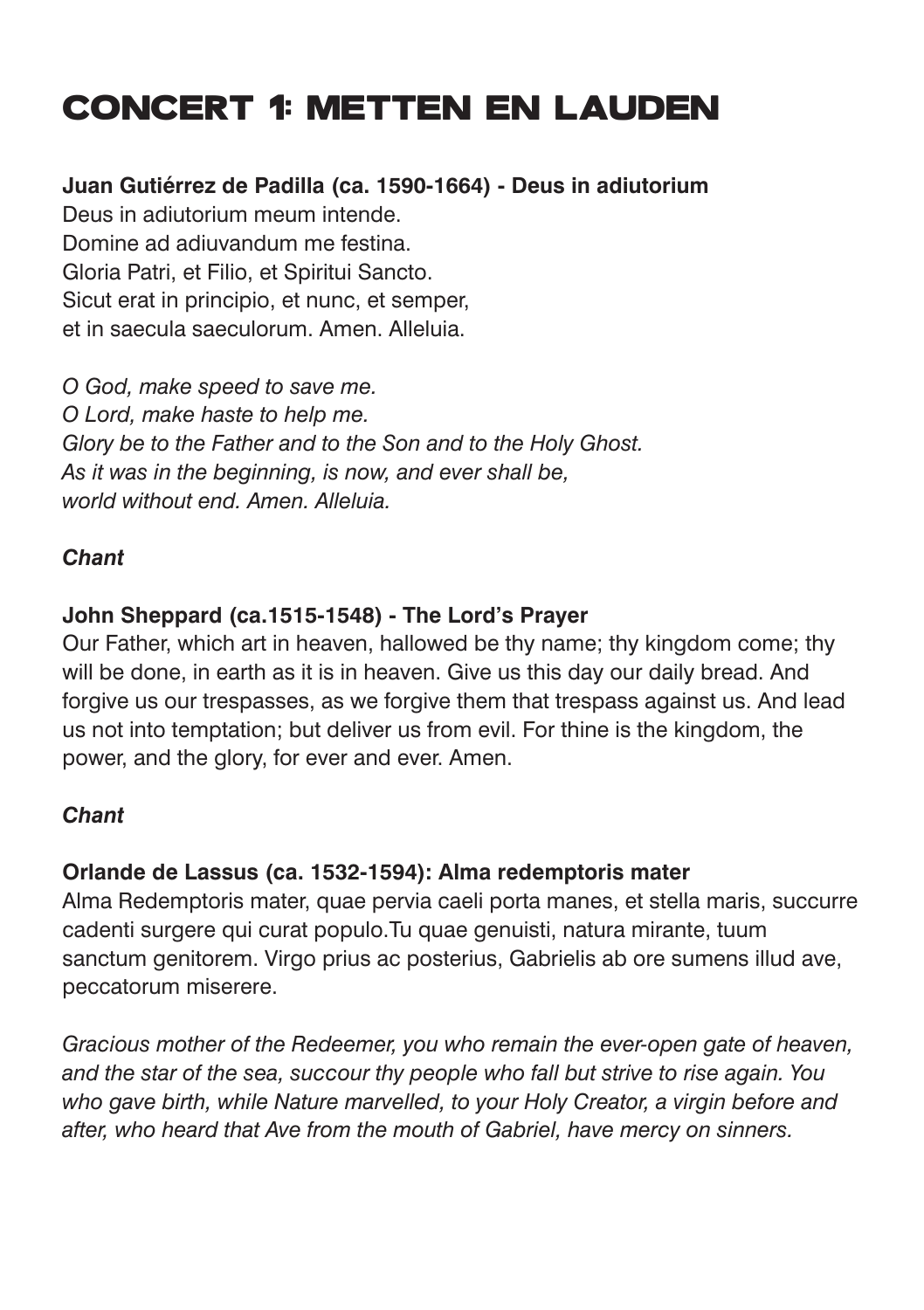#### **Thomas Tallis (ca. 1505-1585): Te Deum 'for meanes'**

Te Deum laudamus: te Dominum confitemur. Te aeternum patrem, omnis terra veneratur.

Tibi omnes Angeli: tibi caeli et universae potestates. Tibi cherubim et seraphim, incessabili voce proclamant:

"Sanctus, Sanctus, Sanctus Dominus Deus Sabaoth. Pleni sunt caeli et terra maiestatis gloriae tuae."

Te gloriosus Apostolorum chorus, Te Prophetarum laudabilis numerus, Te Martyrum candidatus laudat exercitus. Te per orbem terrarum sancta confitetur Ecclesia: Patrem immensae maiestatis; Venerandum tuum verum et unicum Filium; Sanctum quoque Paraclitum Spiritum.

Tu rex gloriae, Christe:

Tu Patris sempiternus es Filius.

Tu, ad liberandum suscepturus hominem, non horruisti Virginis uterum.

Tu, devicto mortis aculeo,

aperuisti credentibus regna caelorum.

Tu ad dexteram Dei sedes, in gloria Patris.

Iudex crederis esse venturus.

Te ergo quaesumus, tuis famulis subveni: quos pretioso sanguine redemisti. Aeterna fac cum sanctis tuis in gloria numerari.

Salvum fac populum tuum, Domine, et benedic hereditati tuae.

Et rege eos, et extolle illos usque in aeternum.

Per singulos dies benedicimus te: et laudamus nomen tuum in saeculum, et in saeculum saeculi.

Dignare, Domine, die isto sine peccato nos custodire.

Miserere nostri, Domine, miserere nostri.

Fiat misericordia tua, Domine, super nos: quemadmodum speravimus in te.

In te, Domine, speravi: non confundar in aeternum.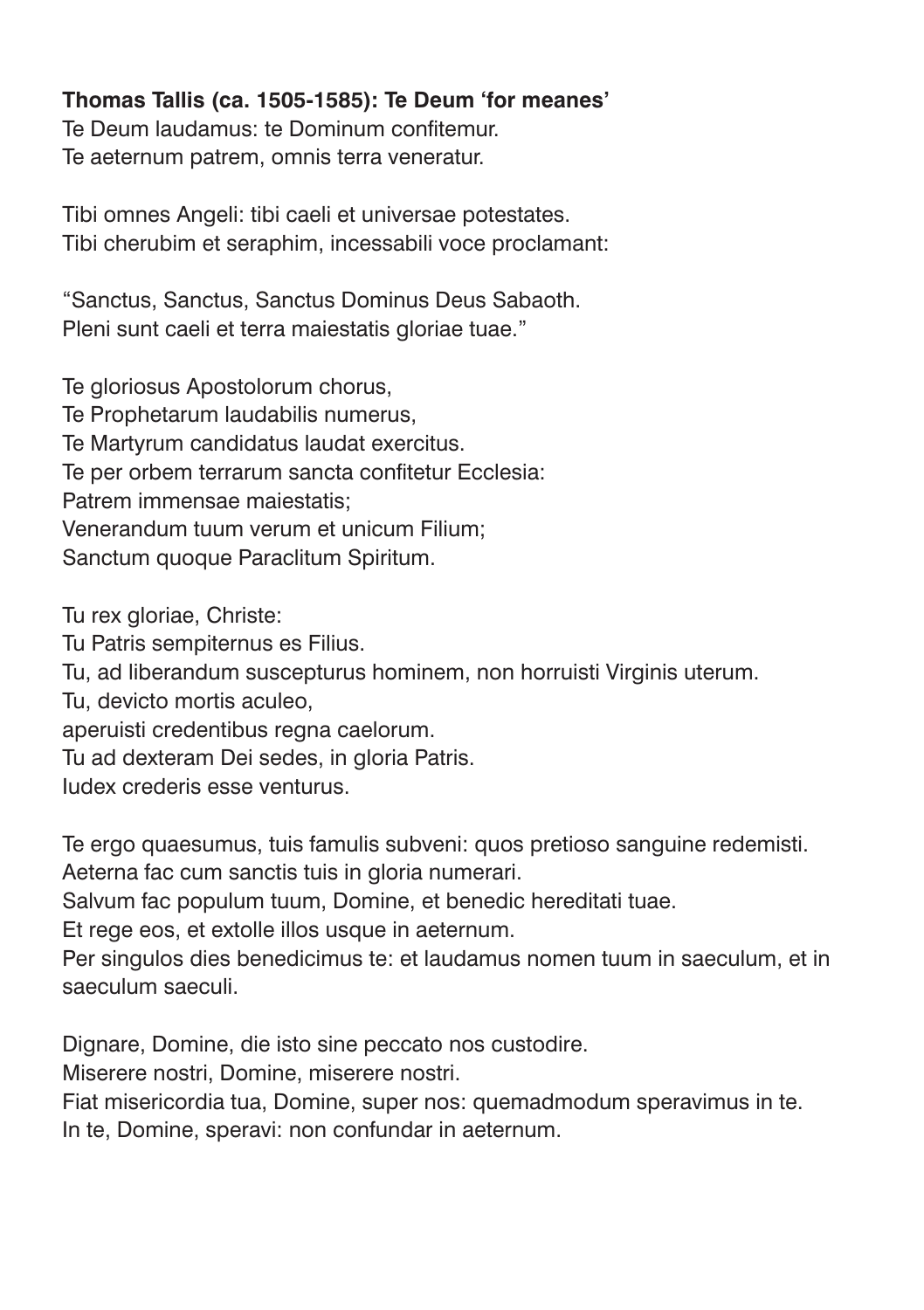*We praise thee, O God: we acknowledge thee to be the Lord. All the earth doth worship thee: the Father everlasting.*

*To thee all Angels cry aloud: the Heavens, and all the Powers therein. To thee Cherubin and Seraphin: continually do cry,*

*Holy, Holy, Holy: Lord God of Sabaoth; Heaven and earth are full of the Majesty: of thy glory.*

*The glorious company of the Apostles: praise thee. The goodly fellowship of the Prophets: praise thee. The noble army of Martyrs: praise thee. The holy Church throughout all the world: doth acknowledge thee; The Father: of an infinite Majesty; Thine honourable, true: and only Son; Also the Holy Ghost: the Comforter.*

*Thou art the King of Glory: O Christ. Thou art the everlasting Son: of the Father. When thou tookest upon thee to deliver man: thou didst not abhor the Virgin's womb.*

*When thou hadst overcome the sharpness of death: thou didst open the Kingdom of Heaven to all believers. Thou sittest at the right hand of God: in the glory of the Father. We believe that thou shalt come: to be our Judge.*

*We therefore pray thee, help thy servants: whom thou hast redeemed with thy precious blood.*

*Make them to be numbered with thy Saints: in glory everlasting.*

*O Lord, save thy people: and bless thine heritage.*

*Govern them: and lift them up for ever.*

*Day by day: we magnify thee; And we worship thy Name: ever world without end.*

*Vouchsafe, O Lord: to keep us this day without sin.*

*O Lord, have mercy upon us: have mercy upon us.*

*O Lord, let thy mercy lighten upon us: as our trust is in thee.*

*O Lord, in thee have I trusted: let me never be confounded.*

# *PAUZE (alleen voor ensemble)*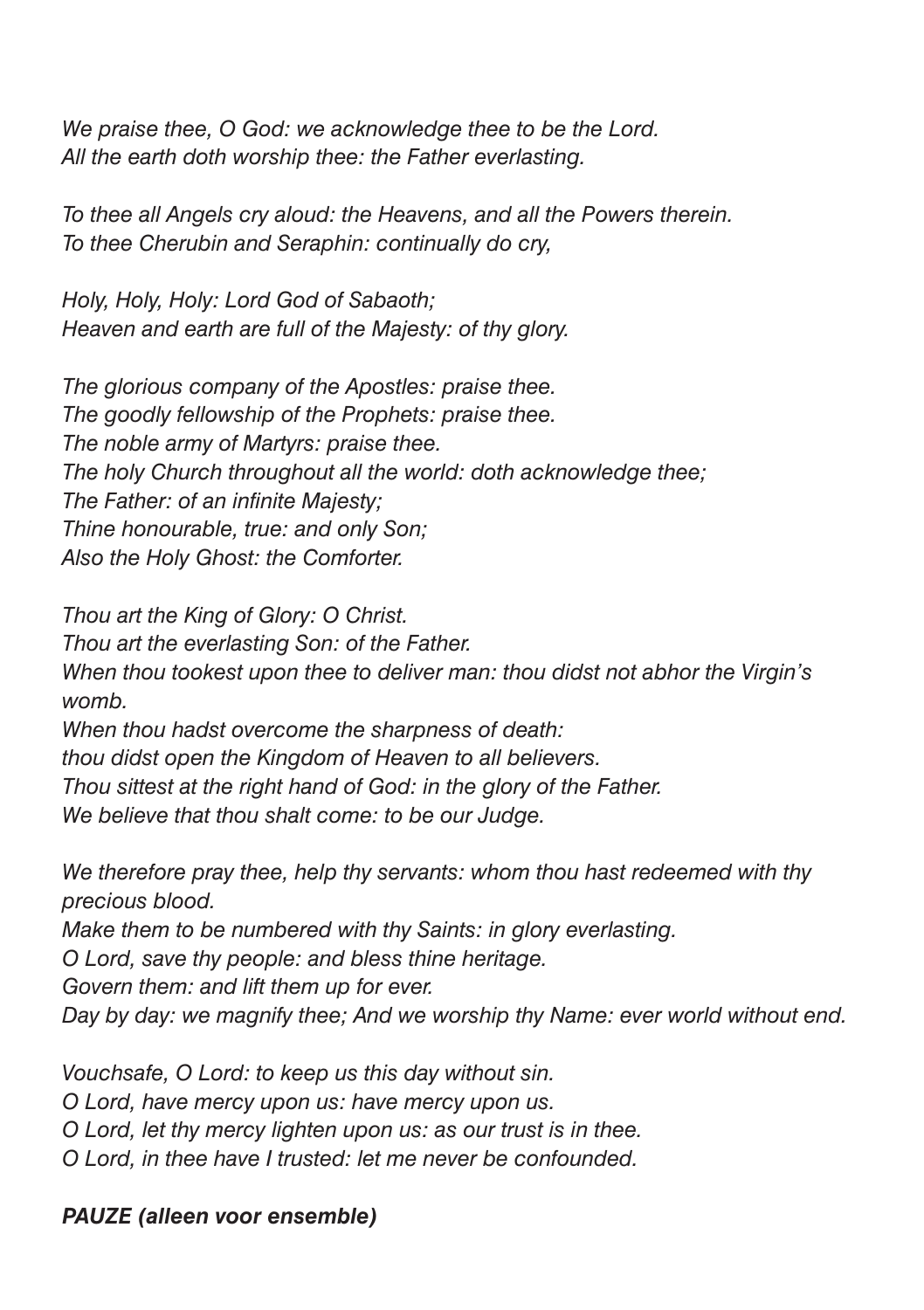# **Francisco Guerrero (1528-1599) - Laudate Dominum**

Laudate Dominum de caelis: laudate eum in excelsis. Laudate Dominum in sanctis eius: laudate in firmamento virtutis eius. Laudate eum secundum multitudinem magnitudinis eius. Laudate eum in sono tubae: laudate eum in psalterio et cithara. Laudate eum in tympano et choro: laudate eum in chordis et organo. Laudate eum in cymbalis bene sonantibus: laudate eum in cymbalis jubilationis. Omnis spiritus laudet Dominum!

*Praise the Lord from the heavens: praise him in the heights. Praise the Lord in his sanctuary: praise him in the firmament of his power. Praise him for his mighty acts: praise him according to his excellent greatness. Praise him with the sound of the trumpet: praise him with the psaltery and harp. Praise him with the timbrel and dance: praise him with stringed instruments and the organ. Praise him upon the resounding cymbals: praise him upon the high sounding cymbals. Let everything that hath breath praise the Lord!*

# *Chant*

# **John Tavener (1944-2013) - The Lord's Prayer**

Our Father, who art in heaven, Hallowed be thy name. Thy kingdom come, Thy will be done, on earth as it is in heaven. Give us this day our daily bread; And forgive us our trespasses, As we forgive those who trespass against us, And lead us not into temptation, but deliver us from evil. Amen.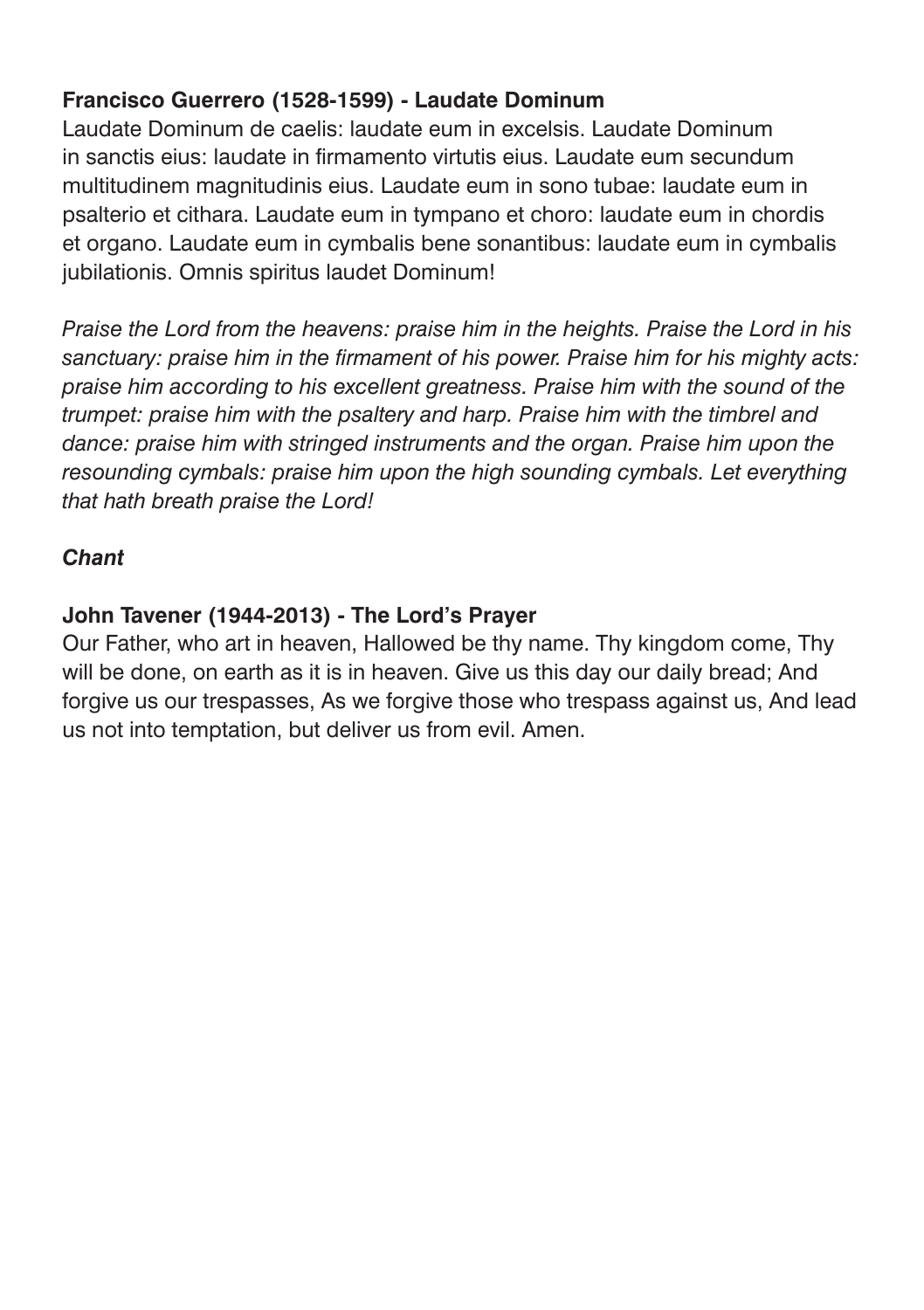# **Thomas Tallis (c 1505-1585) - O nata lux de lumine**

O nata lux de lumine, Jesu redemptor saeculi, dignare clemens supplicum, laudes preces que sumere. Qui carne quondam contegi, dignatus es pro perditis. Nos membra confer effici, tui beati coporis.

*O light born from light, Jesus, redeemer of mankind, graciously receive our prayer and praise which we give to thee. Thou once deigned to take fleshly form because of those who had sinned. Allow us to be made the limbs of thy fair body.*

#### *Chant*

#### **William Cornysh (14??-1502) - Ave Maria, mater Dei**

Ave Maria, mater Dei, regina, caeli domina, mundi imperatrix inferni. Miserere mei et totius populi Christiani;

et ne permittas nos mortaliter peccare, sed tuam sanctissimam voluntatem adimplere. Amen.

*Hail Mary, mother of God, queen, lady of heaven and empress of the world below. Have mercy on me and on all Christian people; and let us not fall into mortal sin, but let us perfectly fulfil your most holy will. Amen.*

#### **Tomás Luis de Victoria (1548-1611) - Ave Maria a 8**

Ave Maria gratia plena: Dominus tecum: benedicta tu in mulieribus et benedictus fructus ventris tui Jesus. Sancta Maria, Regina caeli, dulcis et pia, O Mater Dei: ora pro nobis peccatoribus, ut cum electis te videamus.

*Hail Mary, full of grace: the Lord is with thee. Blessed art thou among women and blessed is the fruit of thy womb, Jesus. Holy Mary, Queen of heaven, pray for us sinners, that with the chosen we may see you.*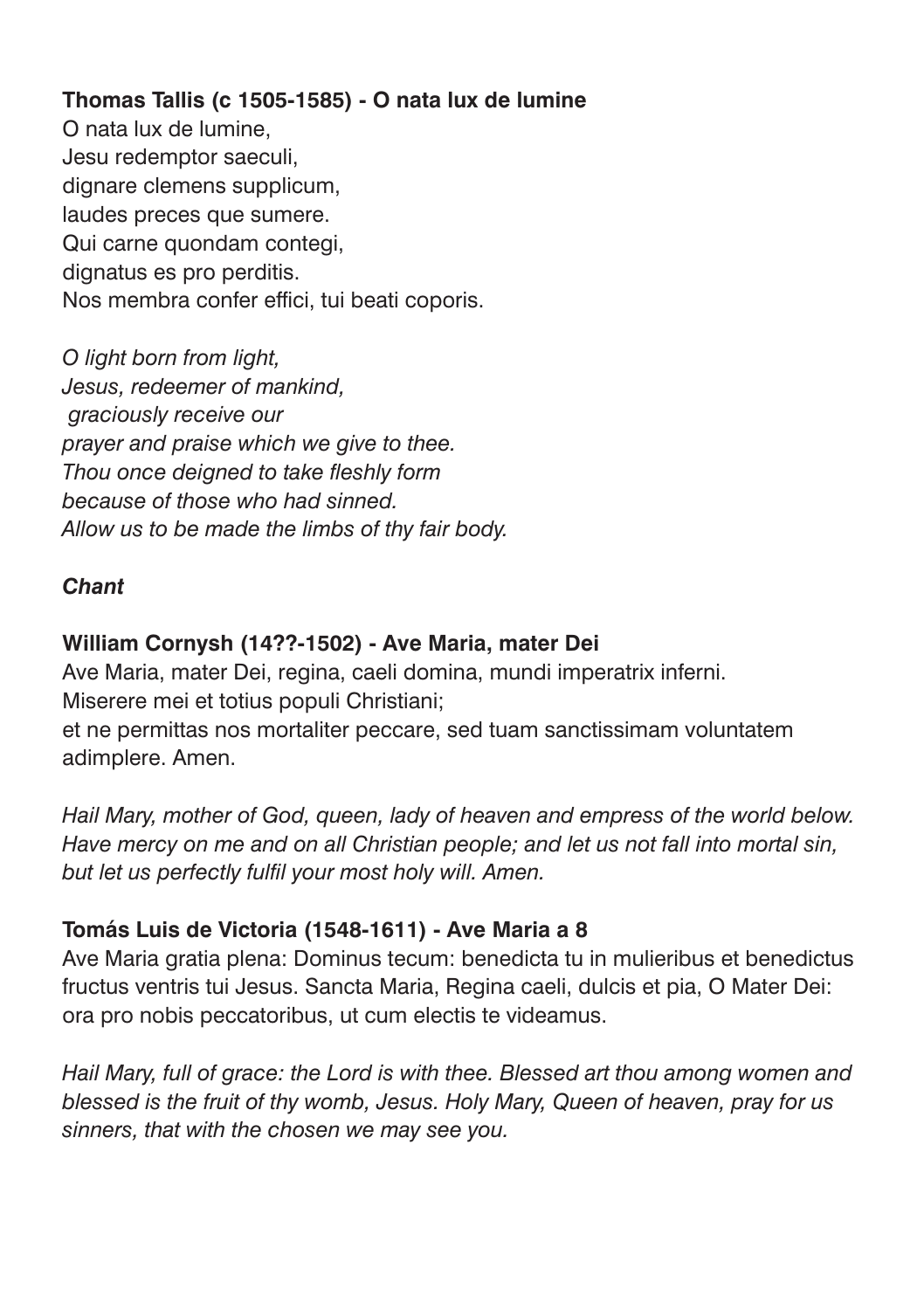# CONCERT 2: Vespers en completen

#### **Juan Gutiérrez de Padilla (ca.1590-1664) - Deus in adiutorium**

Deus in adiutorium meum intende. Domine ad adiuvandum me festina. Gloria Patri, et Filio, et Spiritui Sancto. Sicut erat in principio, et nunc, et semper, et in saecula saeculorum. Amen. Alleluia.

*O God, make speed to save me. O Lord, make haste to help me. Glory be to the Father and to the Son and to the Holy Ghost. As it was in the beginning, is now, and ever shall be, world without end. Amen. Alleluia.*

#### *Chant*

#### **Josquin des Prez (ca. 1450-1521) - Ave Maria**

Ave Maria gratia plena: Dominus tecum, Virgo serena. Ave cuius conceptio, solemni plena gaudio, caelestia, terrestria, nova replet laetitia. Ave cuius nativitas, nostra fuit solemnitas, ut lucifer lux oriens, verum solem praeveniens. Ave pia humilitas, sine viro fecunditas, cuius annunciatio, nostra fuit salvatio. Ave vera virginitas, immaculata castitas, cuius purificatio, nostra fuit purgatio. Ave praeclara omnibus angelicis virtutibus, cuius fuit assumptio nostra glorificatio. O mater Dei, memento mei. Amen.

*Hail Mary, full of grace, the Lord is with thee, fair Virgin. Hail thou whose conception, full of joy, fills us anew with heavenly and earthly joy. Hail thou whose birth was our festival, as a light bringing light, rising, anticipating the true sun. Hail, true humility, whose fertility was not given by man, whose annunciation was our salvation. Hail, true virginity, immaculate chastity, whose purification was our cleansing. Hail, thou who art famous for all angelic virtues, whose assumption was our glorification. O mother of God, remember me. Amen.*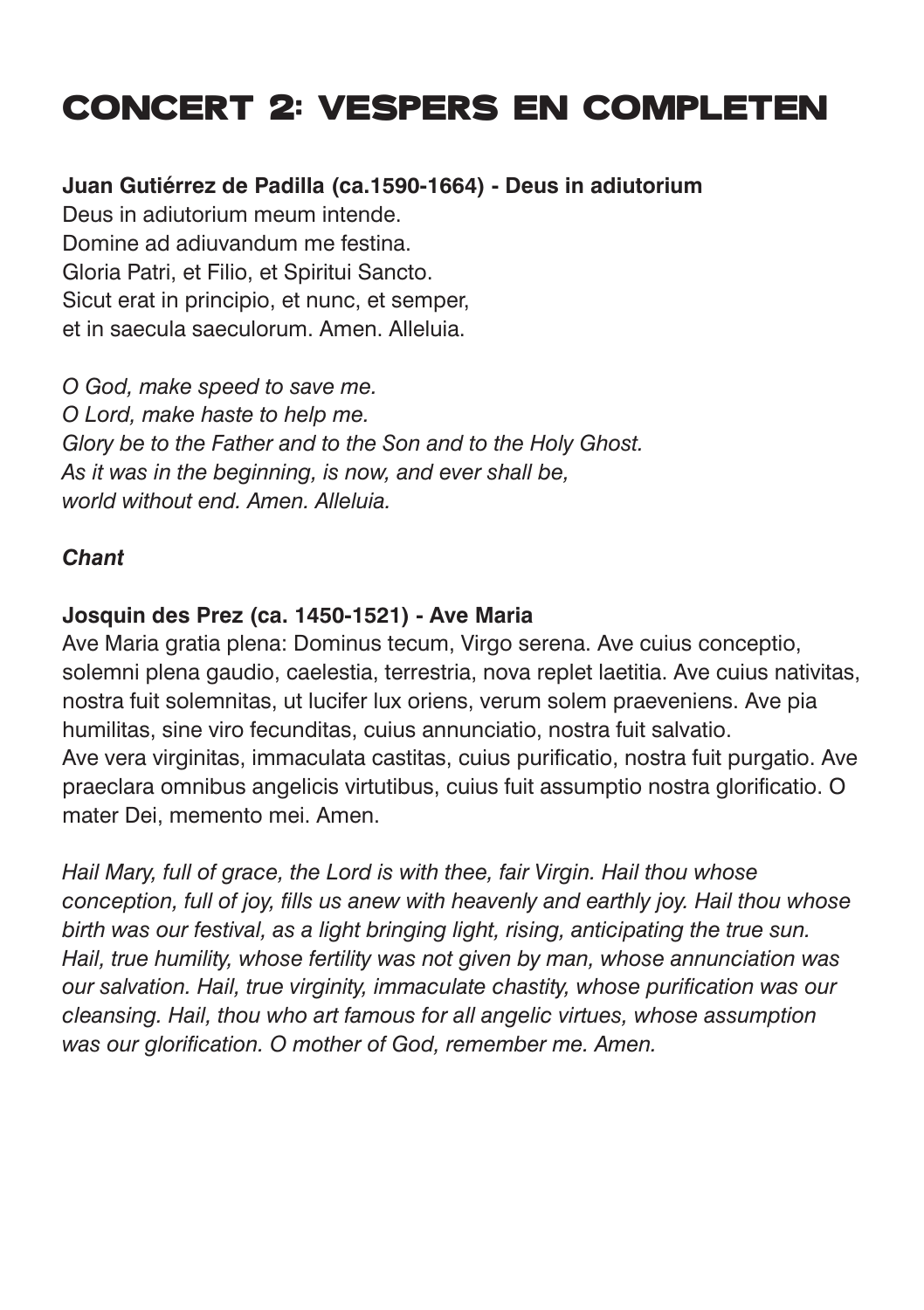# **Tomás Luis de Victoria (1548-1611) - Ave Regina Caelorum**

Ave regina caelorum. Ave domina angelorum: salve, radix sancta, ex qua mundo lux est orta. Gaude gloriosa, super omnes speciosa: vale valde decora, et pro nobis, semper Christum exora.

*Hail, Queen of Heaven. Hail, Queen of Angels. Hail, holy root from which the light of the world was born. Rejoice, glorious one, beautiful above all others: hail most graceful one, and pray to your Son for us always.*

# **Jacobus Gallus (1550-1591) - Pater Noster**

Pater noster, qui es in caelis. sanctificetur nomen tuum; Adveniat regnum tuum. Fiat voluntas tua sicut in caelo et in terra. Panem nostrum quotidianum da nobis hodie, Et dimitte nobis debita nostra, sicut et nos dimittimus debitoribus nostris. Et ne nos inducas in tentationem; sed libera nos a malo. Amen.

*Our Heavenly Father, hallowed be Thy Name. Thy Kingdom come, Thy Will be done, on Earth, as it is in Heaven. Give us this day our daily bread, and forgive us our trespasses, as we forgive those who trespass against us. And lead us not into temptation, but deliver us from evil. For thine is the kingdom, and the power, and the glory, for ever and ever. Amen*

*Chant*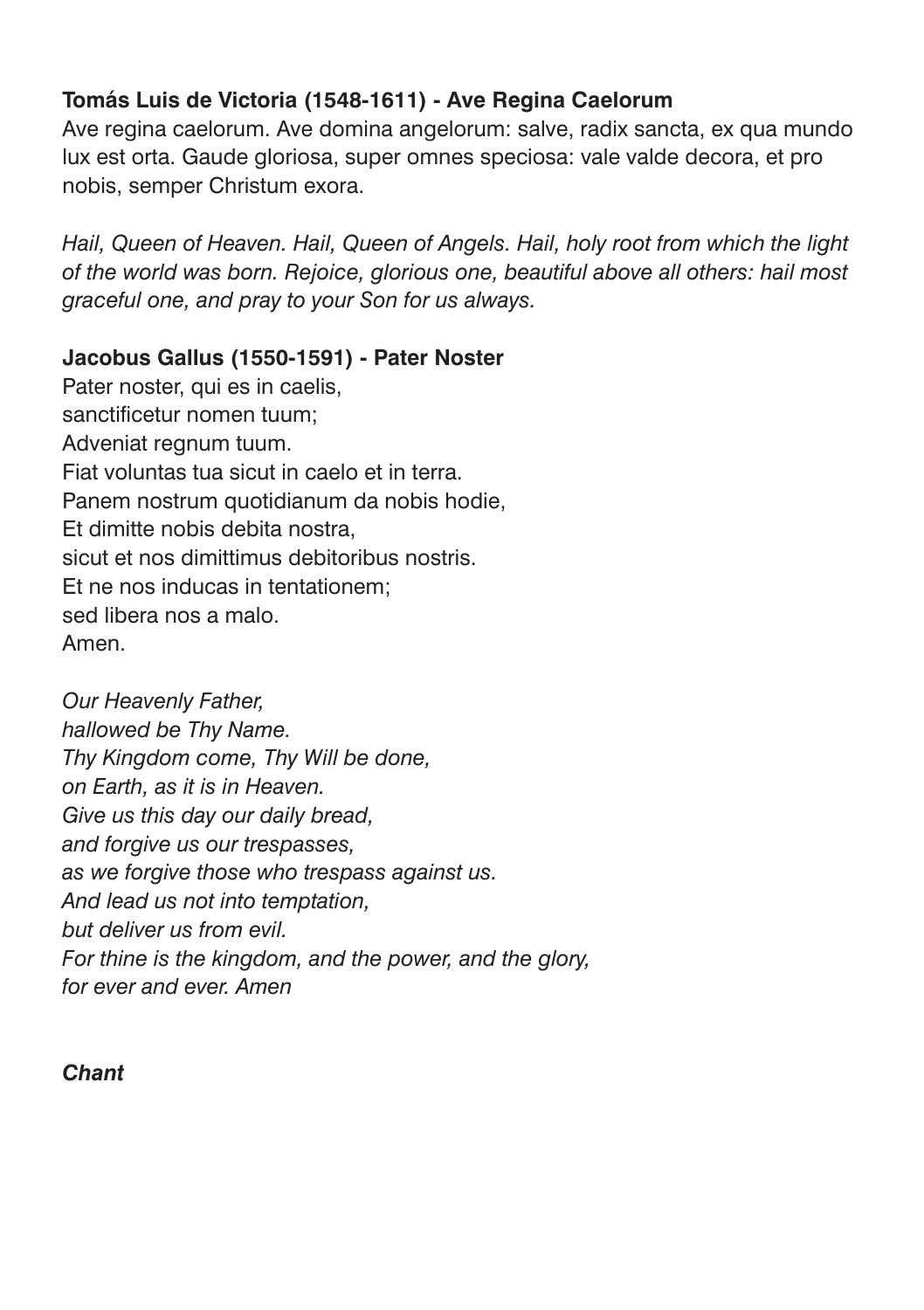# **Arvo Pärt (1935) - Magnificat**

Magnificat anima mea Dominum. Et exultavit spiritus meus in Deo salutari meo. Quia respexit humilitatem ancillae suae: Ecce enim ex hoc beatam me dicent omnes generationes. Quia fecit mihi magna qui potens est : et sanctum nomens eius. Et misericordia eius a progenie in progenie timentibus eum. Fecit potentiam in brachio suo: dispersit superbos mente cordis sui. Deposuit potentes de sede; et exeltavit humiles. Esurientes implevit bonis: et divites dimisit inanes. Suscepit Israel, puerum suum, recordatus misericordiae suae. Sicit locutus est ad patres nostros, Abraham et semini eius in saecula. Magnificat anima mea Dominum.

*My soul doth magnify the Lord*

*and my spirit hath rejoiced in God my Saviour.*

*For he hath regarded: the lowliness of his handmaiden.*

*For behold, from henceforth: all generations shall call me blessed.*

*For he that is mighty hath magnified me: and holy is his Name.*

*And his mercy is on them that fear him: throughout all generations.*

*He hath showed strength with his arm: he hath scattered the proud in the imagination of their hearts.*

*He hath put down the mighty from their seat: and hath exalted the humble and meek.*

*He hath filled the hungry with good things: and the rich he hath sent empty away. He remembering his mercy hath holpen his servant Israel:* 

*as he promised to our forefathers, Abraham and his seed, forever.*

*My soul doth magnify the Lord*

# *PAUZE (alleen voor ensemble)*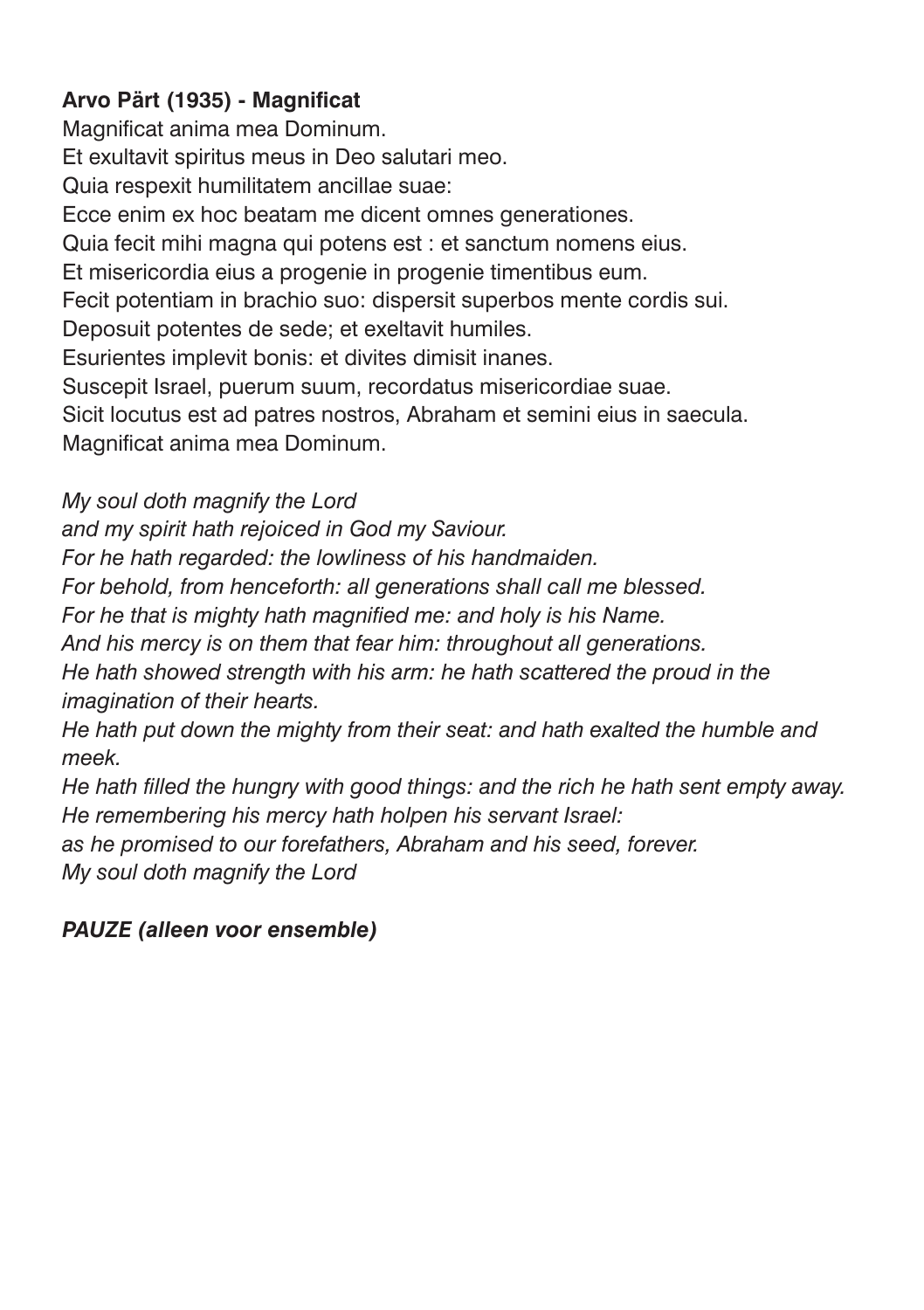#### **Hildegard van Bingen (1098-1179) - In principio omnes creaturae**

In principio omnes creaturae viruerunt, in medio flores floruerunt, postea viriditas descendit, et istud vir proeliator vidit et dixit: Hoc scio, sed aureus numerus nondum est plenus. Tu ergo, Paternum speculum, aspice, in corpore meo fatigationem sustineo, parvuli etiam mei deficiunt. Nunc memor esto, quod plenitudo, quae in primo facta est, arescere non debuit. et tunc in ti' habuisti, quod oculus tuus numquam cederet, usque dum corpus meum vide res plenum gemmarum. Nam me fatigat, quod omnia membra mea in irrisionem vadunt. Pater, vide, vulnera mea tibi ostendo. Ergo nunc, omnes homines, genua vestra ad Patrem vestrum flectite, ut vobis manum suam porrigat. *In the beginning all creation was verdant, flowers blossomed in the midst of it; later, greenness sank away. And the champion saw this and said: 'I know it, but the golden number is not yet full*

*You then, behold me, mirror of your fatherhood :*

*in my body I am suffering exhaustion,*

*even my little ones faint.*

*Now remember that the fullness which was made*

*in the beginning need not have grown dry,*

*and that then you resolved*

*that your eye would never fail*

*until you saw my body full of jewels.*

*For it wearies me*

*that all my limbs are exposed to mockery:*

*Father, behold, I am showing you my wounds.'*

*So now, all you people,*

*bend your knees to the Father,*

*that he may reach you his hand.*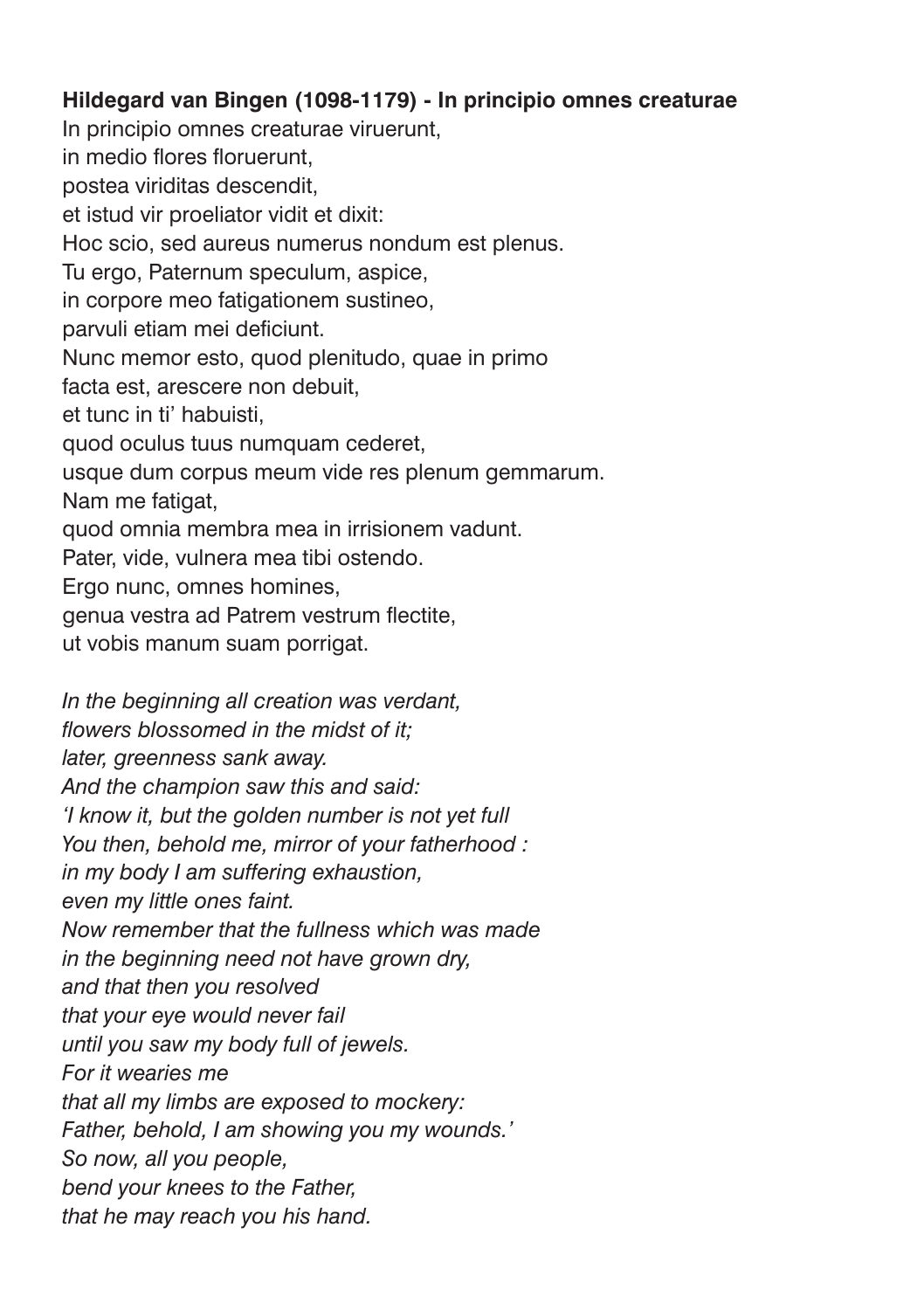# **Thomas Tallis (ca. 1505-1585) - Te lucis ante terminum**

Te lucis ante terminum, rerum Creator, poscimus, ut solota clementia sis praesul ad custodiam.

Procul recedant somnia, et noctium fantasmata; hostemque nostrum comprime, ne polluantur corpora.

Praesta, Pater omnipotens, per Jesum Christum Dominum; qui tecum in prepetuum regnat cum Sancto Spiritu. Amen.

*We pray to you, O creator of all things, before the close of day, that by your constant mercy you may guard and protect us.*

*Let dreams and nocturnal spectres keep away; hold back our enemies, lest they defile our bodies.*

*Grant this, all-powerful Father, through Jesus Christ our Lord; who reigns with you and the Holy Spirit for eternity. Amen.*

# **Arvo Pärt (1935) - Nunc dimittis**

Nunc dimittis servum tuum, Domine, secundum verbum tuum in pace: Quia viderunt oculi mei salutare tuum

Quod parasti ante faciem omnium populorum:

Lumen ad revelationem gentium, et gloriam plebis tuae Israel.

Gloria Patri, et Filio, et Spiritui Sancto:

Sicut erat in principio, et nunc, et semper, et in sæcula sæculorum. Amen.

*Lord, now lettest thou thy servant depart in peace: according to thy word. For mine eyes have seen: thy salvation,* 

*Which thou hast prepared: before the face of all people;* 

*To be a light to lighten the Gentiles: and to be the glory of thy people Israel.*

*Glory be to the Father, and to the Son: and to the Holy Ghost;*

*As it was in the beginning, is now, and ever shall be: world without end. Amen*

# *Chant*